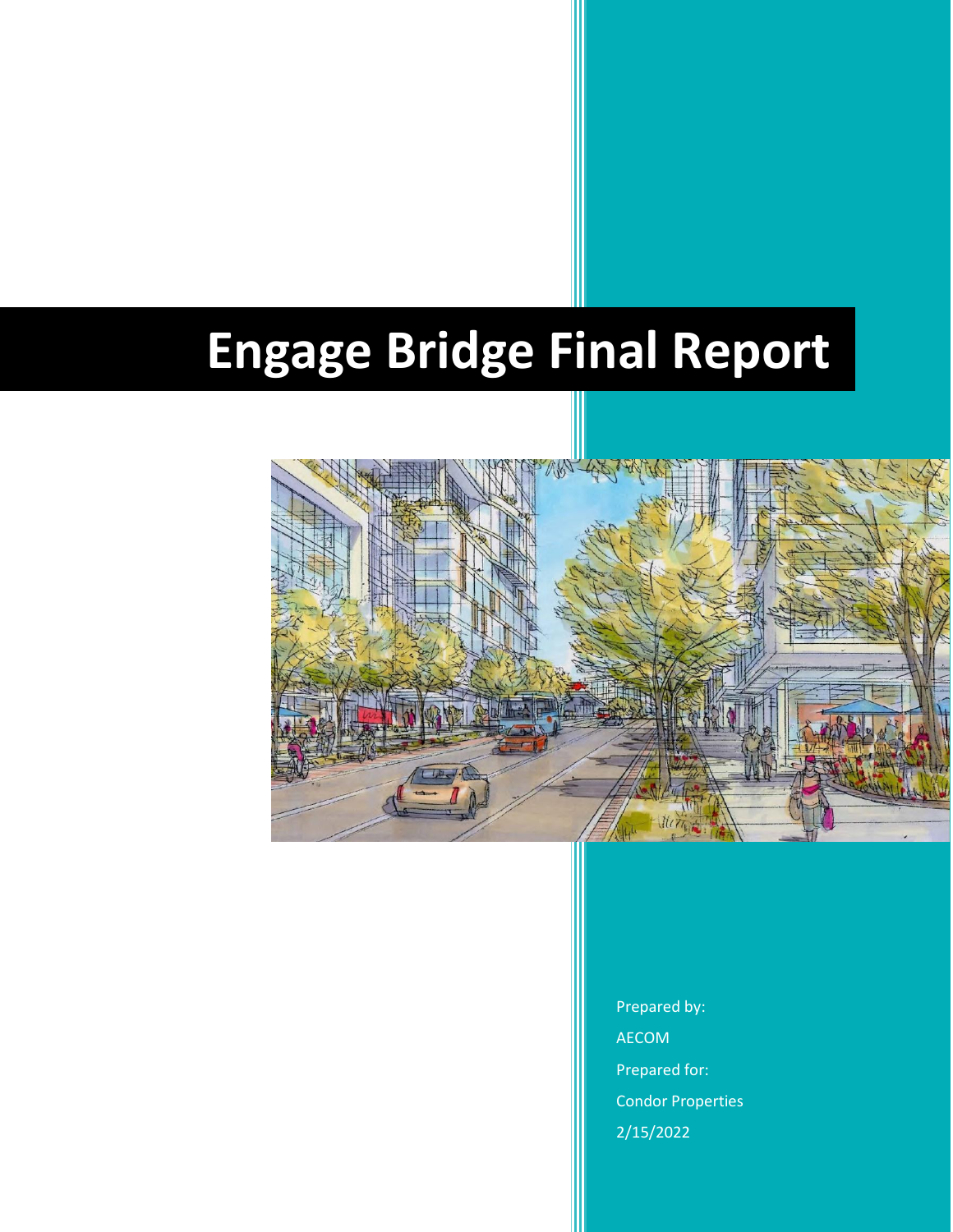# Contents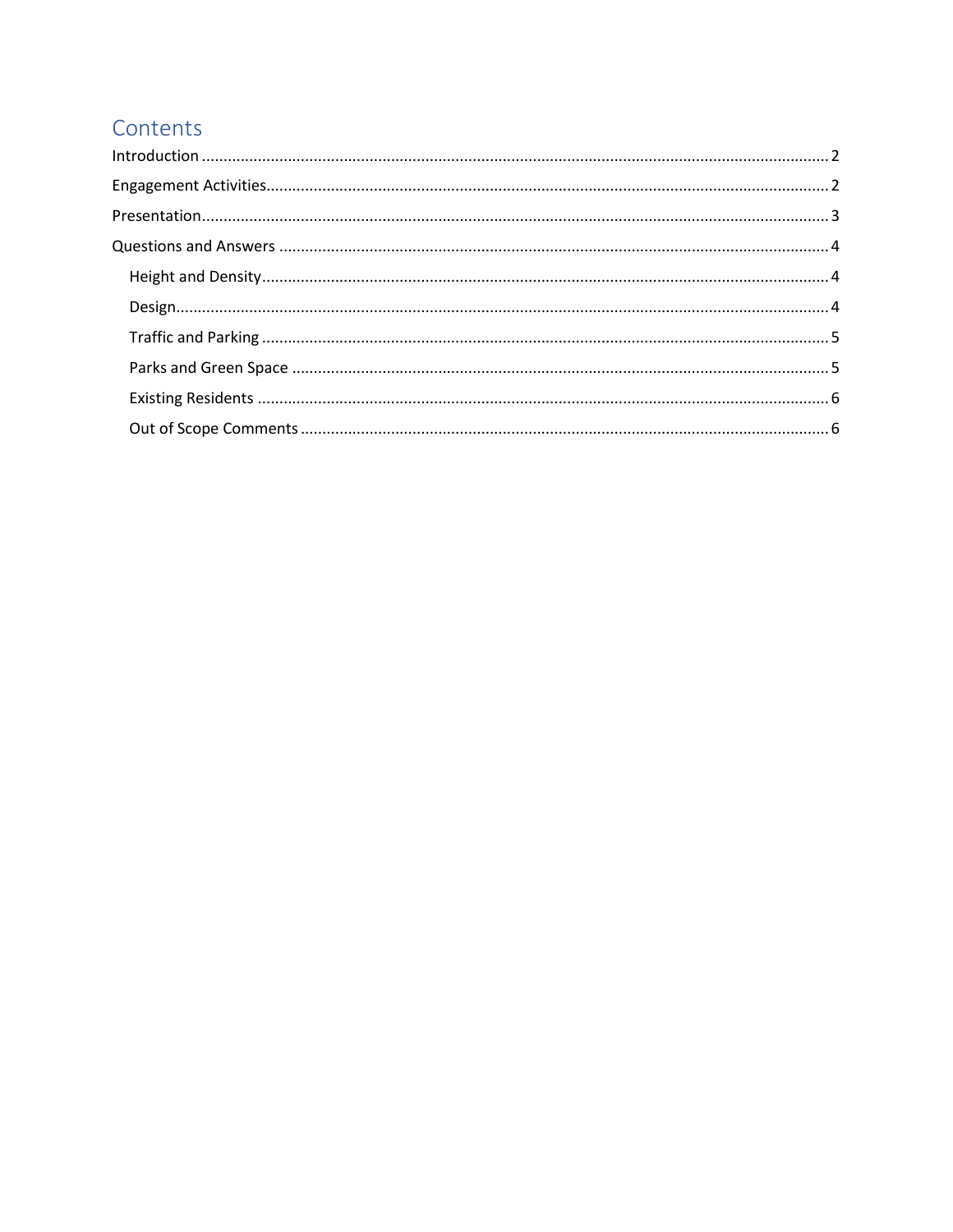## <span id="page-2-0"></span>Introduction

Transit-oriented communities (TOC) are part of the government's plan to build new, sustainable transit. TOC will enhance Ontario's "New Subway Transit Plan for the GTA" by placing more housing and jobs near or at transit stations along the routes of the province's four priority subway projects, including the Ontario Line, the Yonge North Subway Extension, the Scarborough Subway Extension, and the Eglinton Crosstown West Extension.

The TOC proposal at the future Bridge station will create a complete mixed-use community that is compact, transit supportive and high density and makes effective use of the Province's infrastructure investment. The project looks to increase transit ridership and housing supply, while building a complete community that is a 15-minute walk from end to end. The site will be developed by the Province of Ontario (the Province), in line with the stated objectives of the TOC program.

# <span id="page-2-1"></span>Engagement Activities



A total of 1,500 postcards were distributed to residences and businesses within a one-kilometre radius of the centre of the proposed development to make them aware of the website and an upcoming open house opportunity.



<span id="page-2-2"></span>**Project Highlights** Q  $\frac{1}{2}$  $22$ 圓 ᆖ A virtual open house was held on December 14, 2021 with a live Q&A session. Approximately 100 people registered for the event and a video recording was posted on the website the following day.

An engagement website [\(www.engagebridge.ca/\)](http://www.engagebridge.ca/) with details about the project and opportunities to provide feedback through a survey went live on December 2, 2021. The survey closed on January 31, 2022; 48 responses were received.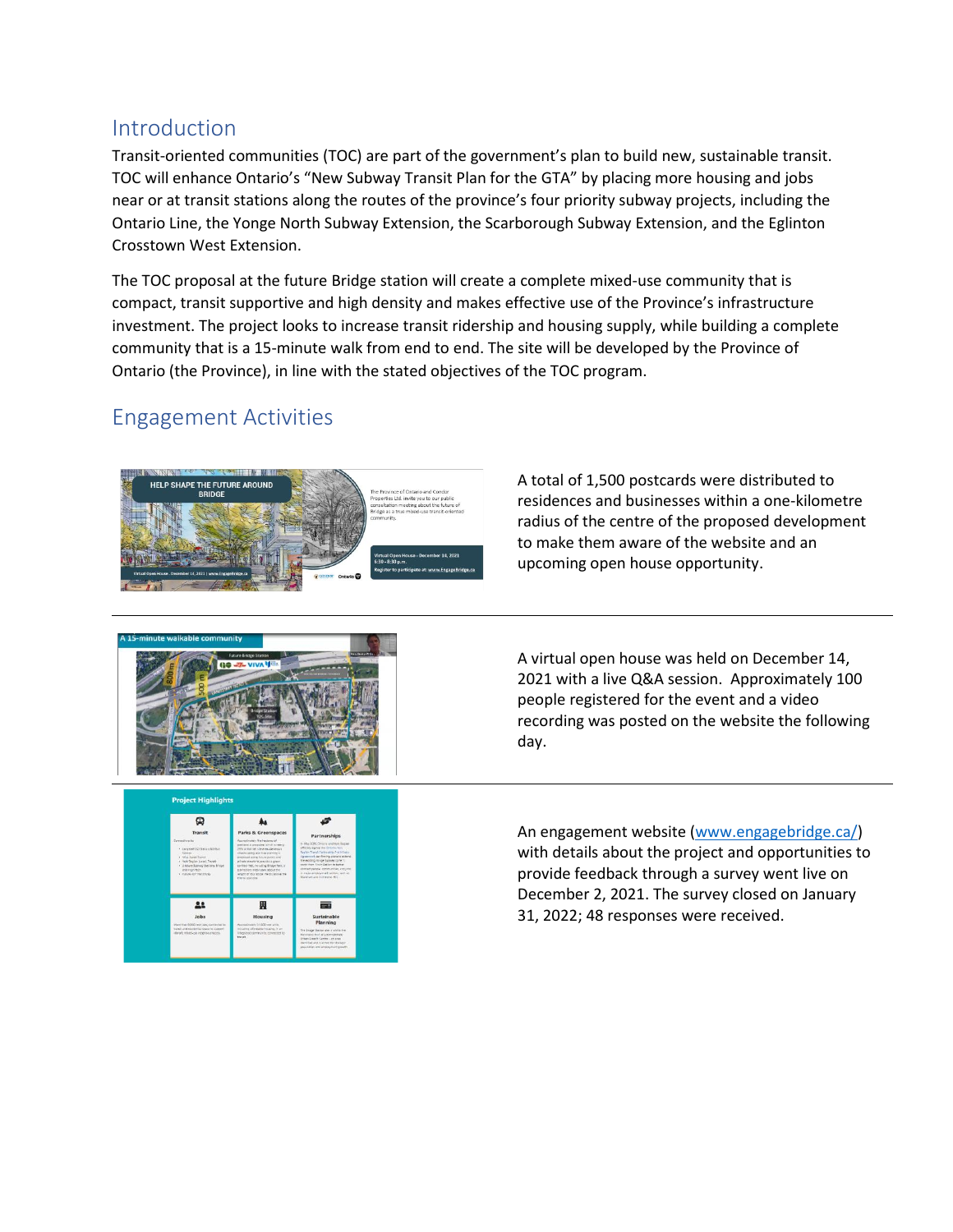## Presentation

On Tuesday December 14, 2021, Infrastructure Ontario, Condor Properties Ltd. and Metrus Properties held a virtual open house for the Bridge TOC with a moderator from AECOM serving to facilitate the presentation and questions. The meeting began with a land acknowledgement, introductions, opening remarks from Wayne Emmerson, Chairman and CEO of York Region, and Michael Fedchyshyn, Senior Vice President, Transit Oriented Communities Program, Infrastructure Ontario, followed by a presentation on the Bridge TOC proposal by members of the development team: Andrew Ferancik, Planning Consultant from WND Associates and Henry Burstyn, Architect from IBI Group.

The facilitator explained that the focus of the open house session would be on the proposed TOC development, and questions regarding the subway alignment and other details should be redirected to the Yonge North Subway Extension team during their public engagement sessions on December 16, 2021, and January 5, 2022.

The presentation opened with Michael Fedchyshyn discussing the benefits and need for transit-oriented communities and sharing the vision of establishing a community for mixed uses including housing, transit, and public spaces.

Andrew Ferancik introduced the planning context and described the history of the plan to develop the Bridge Station area. He described the growing population in the GTA and the provincial Places to Grow vision that included plans for intensification at this location. He also highlighted the 2010 Langstaff

Gateway Secondary Plan which was the initial draft of the City of Markham's vision for the area and the starting point for the current TOC proposal. The proposal will follow the TOC guiding principles to establish a complete, walkable community connected to transit. The focus of the TOC Program is to create a vibrant community at transit stations along priority transit lines with the intention of saving taxpayer dollars, reducing pollution, creating jobs, and aiding in economic recovery. The program aims to increase transit ridership, increase housing supply, catalyze complete communities, offset the cost of station construction, and stimulate the economy. Andrew emphasized the vision of a community with a true mix of uses including open public spaces, housing, including affordable housing, an extensive active transportation

# **TOC Guiding Principles**

- ✓Appropriate Mix of Uses
- ✓Transit Supportive Density
- $\checkmark$ Integration with Surrounding Area
- ✓Great Public Realm
- ✓Transit Infrastructure Integration
- ✓Natural, Built, and Cultural Heritage
- ✓Housing Supply and Jobs
- ✓Community Amenities and Infrastructure

network and thoughtfully integrated residential and commercial space.

Henry Burstyn followed up to discuss the development plan in greater detail. He outlined the boundaries of the development and described key features of the area as well as the design of the road and active transportation network. He mentioned how the various transit systems would connect in the area, and how transit would be integrated into the community. He also highlighted the amenities and park spaces that were being planned, and the variety of residential, commercial and mixed-use buildings that would be included. He explained the grading of the site that would be needed to connect the community over the existing CN rail corridor.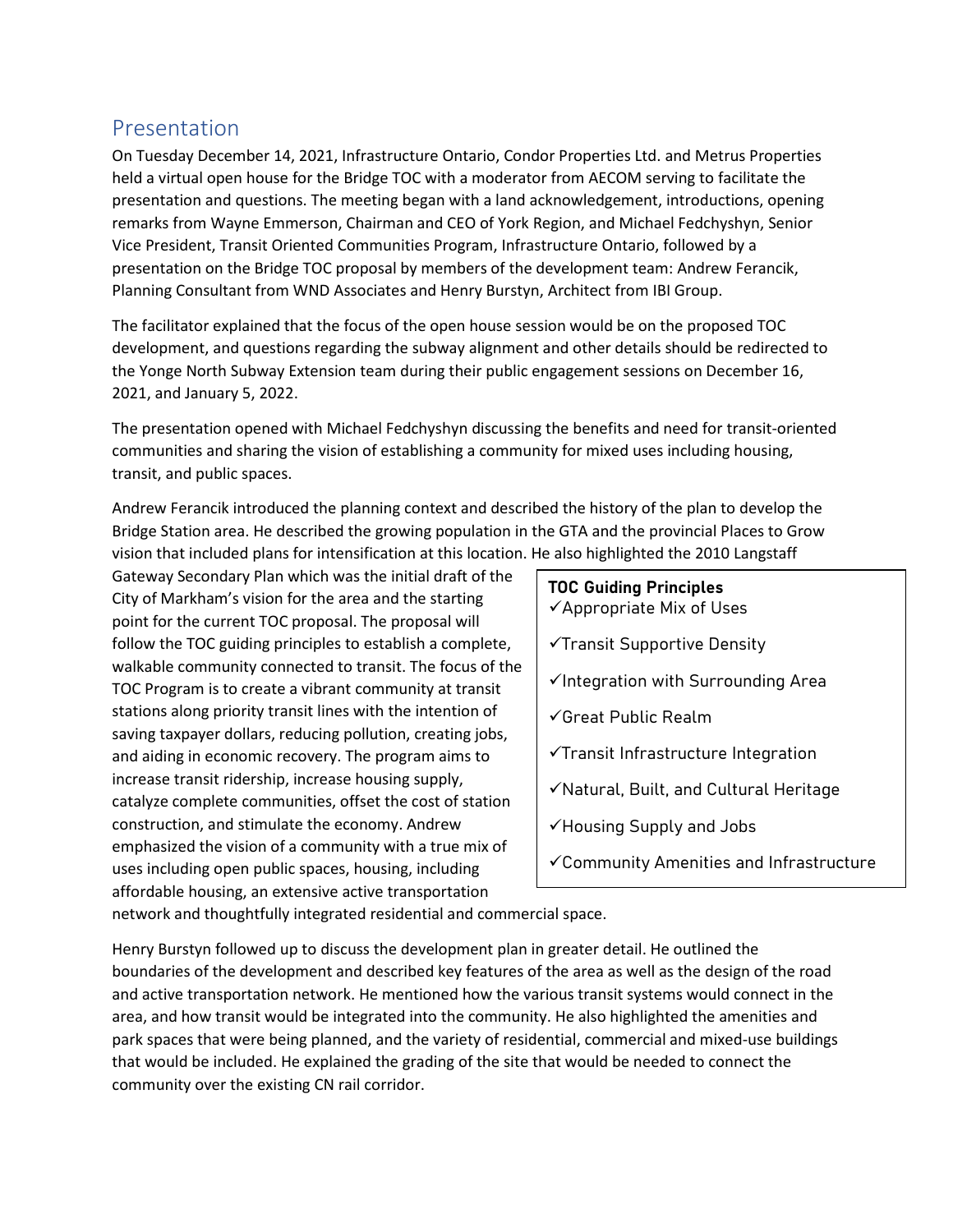The presentation concluded by examining the estimated timeline for the Bridge TOC with the various phases of development from 2021 to 2050.

## <span id="page-4-0"></span>Questions and Answers

Following the presentation, a live question-and-answer period was conducted. Participants were able to submit questions ahead of time and during the session via the Zoom webinar Q&A feature. Attendees were also encouraged to continue providing input after the session through a short survey that was posted on the Engage Bridge website. A summary of the discussion and the survey findings is presented below by theme: height and density, design, traffic and parking, parks and green space, and long-term residents.

## <span id="page-4-1"></span>Height and Density

Many of the respondents inquired about the height of the proposed buildings citing earlier plans which indicated buildings would be a maximum of 49-storeys instead of the 80-storeys currently proposed. Concerns were also raised about the population increase associated with the increased number of residential units. Respondents voiced their concern about the density of the development noting that it would make the area denser than Toronto's downtown core.



With respect to employment, several survey respondents indicated that the proposed amount of employment opportunities were much lower than earlier estimates. The development team noted that the employment numbers were only a minimum and that there would be more potential employment opportunities over the 25-year lifespan of the project.

The development team discussed the need for affordable housing which influenced the heights of buildings and the density of the proposed development. The development team mentioned that there would be a variety of unit sizes and usages to accommodate new residents, including families. The development team also highlighted that the planned transit would connect the City of Toronto with York Region and that the improved infrastructure could support the increase in population and the transportation needs of the area.

#### <span id="page-4-2"></span>Design

Respondents also made suggestions regarding the design of the transit-oriented community noting that the design would need to support pedestrian traffic, and that the community would need direct access to the subway station. A survey respondent asked about active transportation during winter months and housing for seniors. One respondent questioned why Bridge station included so little land to the east of the station. Another respondent noted that the design of the proposal did not match what is currently in the area.

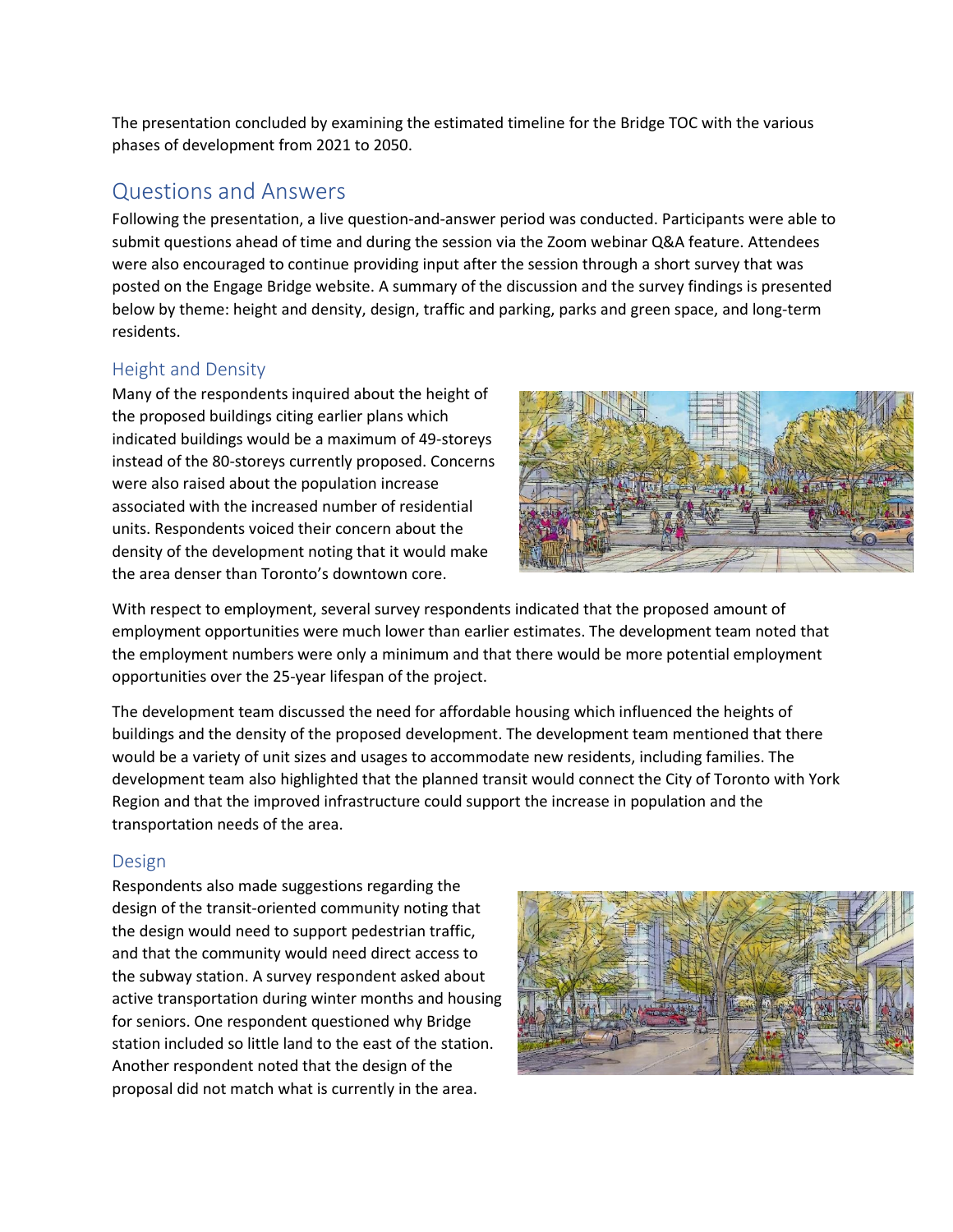Holy Cross Cemetery was a primary concern for some respondents, and one mentioned that the development would be an eyesore for cemetery guests. Another person questioned whether it would be prudent to reorient the common boundary buildings to be east-west to provide greater privacy and to ensure balconies are not facing south to avoid overlooking active funeral services.

The development team spoke about the plans for a highly walkable community, noting that the station 100% of the development is within a 10-minute walk. The development team also described the transportation network which has been designed with a ring road system that runs around the perimeter of the site and frames 19 development blocks. The Bridge station master plan has been envisioned an animated, pedestrian friendly mix of shops, restaurants, cafes, patios, offices, a variety of civic uses, including provisions for a library and a school as well as a mix of different types of housing for different family types and people of all ages.

The development team committed to continue working with Holy Cross Cemetery representatives to address their concerns.

## <span id="page-5-0"></span>Traffic and Parking

Many respondents were concerned the increased population would cause traffic jams between High Tech and Bridge Station. One respondent mentioned that the station would add to the daily commute of current residents. Another respondent at the open house asked if there would be bus transit routes within the development.

The development team noted that there would be

roadways and bus routes through the complex to serve the community, but that the focus was on a robust active transportation network and so residents would be more likely to walk, cycle or to take transit. With respect to parking provisions, the development team pointed out that there would be parking for some residents and to support transit, but that it would be limited.

#### <span id="page-5-1"></span>Parks and Green Space

One respondent suggested that there are not enough park spaces and amenities and recommended spaces for gardens, picnics, recreation (skating, soccer fields, jogging, walking trails, tennis courts, basketball, swimming, skating, baseball diamonds, soccer fields) be considered in the design. In addition, a respondent added that the parks and playgrounds would need to match the number of anticipated

residents in the high rises. Survey respondents also commented that wooded areas and creeks should be preserved and that protection from wind was an important consideration.

The development team highlighted plans for the park including Spanish Steps, 6.4 acres of park land, grass mounds, a butterfly garden and an art garden. The development team reiterated that the planned amount of park space was far greater than comparable spaces in downtown Toronto for similar builds.